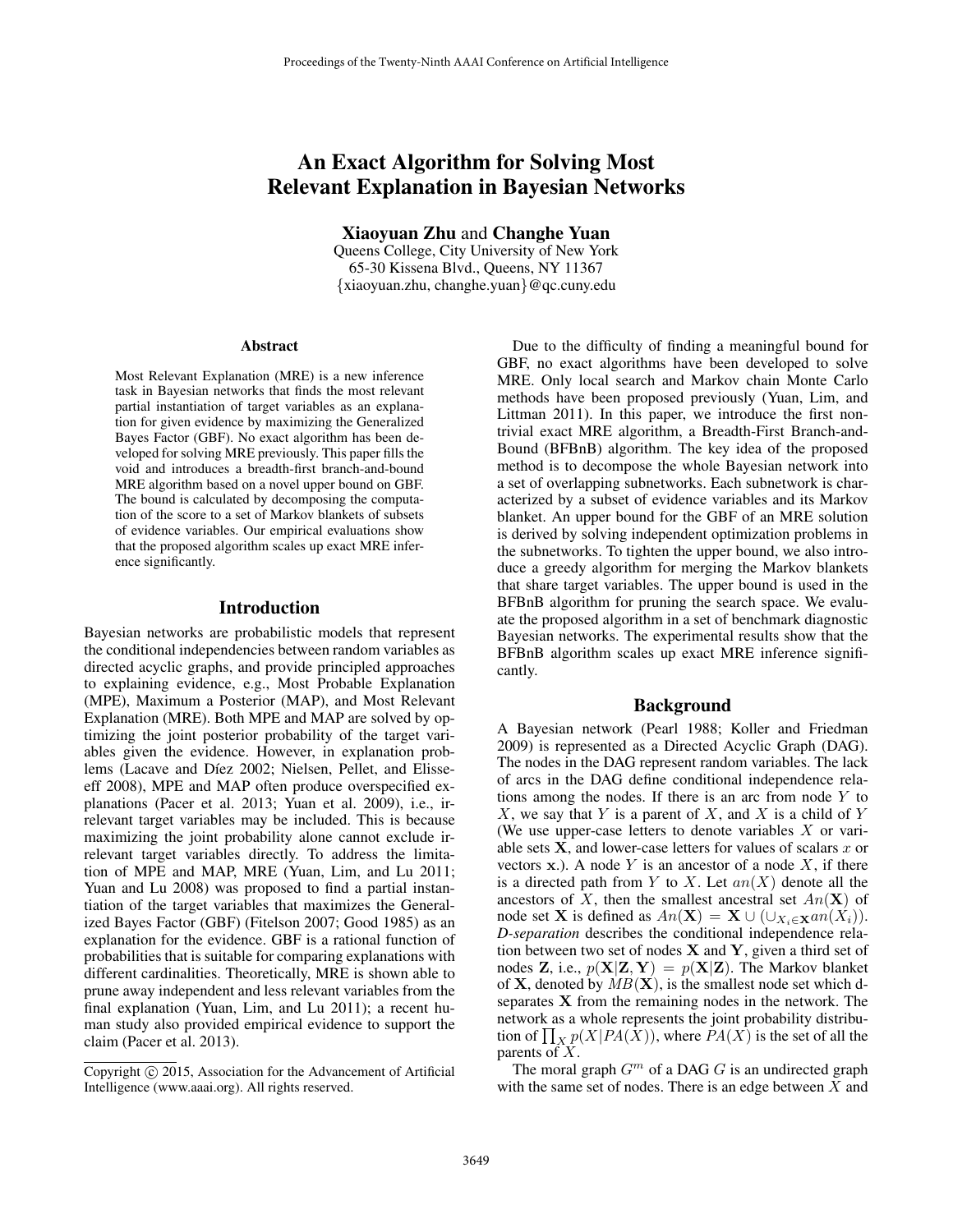$Y$  in  $G<sup>m</sup>$  if and only if there is an edge between them in  $G$  or if they are parents of the same node in G. In an undirected graph,  $Z$  separates  $X$  and  $Y$ , if  $Z$  intercepts all paths between  $X$  and  $Y$ . Moral graph is a powerful construction to explain d-separation. Lemma 1 (Lauritzen et al. 1990) links d-separation in DAG to separation in undirected graphs.

Lemma 1. *Let X, Y, and Z be disjoint subsets of nodes in a DAG G. Then Z d-separates X from Y if and only if Z separates X from Y in*  $(\hat{G}_{An(X\cup Y\cup Z)})^m$ *, where*  $(G_{An(X\cup Y\cup Z)})^m$ *is the moral graph of the subgraph of G with node set*  $An(X \cup Y \cup Z)$ .

In an inference problem in a Bayesian network, the nodes are often classified into three categories: target, evidence, and auxiliary. The target set M represents variables of inference interest. The evidence set E represents observed information. The auxiliary set represents the variables that are not of interest in the inference. MRE (Yuan, Lim, and Lu 2011) finds a partial instantiation of M as an explanation for given evidence e in a Bayesian network. Here, *explanation* refers to the explanation of evidence, whose goal is to explain why some observed variables are in their particular states using the target variables in the domain. The search space of MRE is large and the complexity of MRE is conjectured to be  $NP^{PP}$  complete (Yuan, Lim, and Littman 2011). Formally, the MRE problem is formulated as follows:

Definition 1. *Let* M *be a set of targets, and* e *be the given evidence in a Bayesian network. Most Relevant Explanation is the problem of finding a partial instantiation* x *of* M *that has the maximum generalized Bayes factor score* GBF(x; e) *as the explanation for* e*, i.e.,*

$$
MRE(\mathbf{M}; \mathbf{e}) = \underset{\mathbf{x}, \emptyset \subset \mathbf{X} \subseteq \mathbf{M}}{\operatorname{argmax}} \; GBF(\mathbf{x}; \mathbf{e}), \tag{1}
$$

*where GBF is defined as*

$$
GBF(\mathbf{x};\mathbf{e}) = \frac{p(\mathbf{e}|\mathbf{x})}{p(\mathbf{e}|\bar{\mathbf{x}})}.
$$
 (2)

Here, x is the instantiation of X, and  $\bar{x}$  represents all of the alternative explanations of x.

Different from MPE and MAP which maximize a joint posterior probability function, MRE maximizes the rational function of probabilities in Equation 2. This makes it possible for MRE to compare explanations with different cardinalities in a principled way.

Belief update ratio is a useful concept. The belief update ratio of X given e is defined as follows:

$$
r(\mathbf{X}, \mathbf{e}) = \frac{p(\mathbf{X}|\mathbf{e})}{p(\mathbf{X})}.
$$
 (3)

GBF can be calculated from the belief update ratio as follows:

$$
GBF(\mathbf{x};\mathbf{e}) = \frac{p(\mathbf{x}|\mathbf{e})(1-p(\mathbf{x}))}{p(\mathbf{x})(1-p(\mathbf{x}|\mathbf{e}))} = \frac{r(\mathbf{x};\mathbf{e}) - p(\mathbf{x}|\mathbf{e})}{1-p(\mathbf{x}|\mathbf{e})}
$$

$$
= 1 + \frac{r(\mathbf{x};\mathbf{e}) - 1}{1-p(\mathbf{x}|\mathbf{e})}.
$$
(4)

Many local search methods have been applied to solve both MAP/MPE (Park and Darwiche 2001) and MRE (Yuan, Lim, and Littman 2011), such as tabu search (Glover 1990). Tabu search starts at an empty solution set. At each step, it generates the neighbors of the current solution by adding, changing, or deleting one target variable. Then tabu search selects the best neighbor which has the highest GBF score and has not been visited before. In tabu search, the best neighbor can be worse than the current solution. To stop tabu search properly, upper bounds are set on both the total number of search steps  $M$  and the number of search steps since the last improvement  $L$  as the stopping criteria. Local search methods can only provide approximate solutions which are not guaranteed to be optimal. Furthermore, the accuracy and efficiency of these methods are typically highly sensitive to tunable parameters.

Branch-and-bound algorithms have been developed for solving MAP and MPE by using upper bounds derived based on different relaxations. A mini-bucket upper bound is proposed in (Dechter and Rish 2003) and applied to And/Or tree search for solving MPE (Marinescu and Dechter 2009). The work in (Choi, Chavira, and Darwiche 2007) showed that the mini-bucket upper bound can be derived from a node splitting scheme. To solve MAP exactly, an upper bound is proposed in (Park and Darwiche 2003) by commuting the order of max and sum operations in the MAP calculation. In (Huang, Chavira, and Darwiche 2006), an exact algorithm is proposed for solving MAP by computing upper bounds on an arithmetic circuit compiled from a Bayesian network. No upper bound or exact algorithm has been proposed for solving MRE, however.

## An Exact MRE Algorithm Based on A Novel Upper Bound

It is difficult to solve MRE problems exactly because of both an exponential search space and the need for probabilistic inference at each search step. A naive brute-force search method can scale to Bayesian networks with at most 15 targets. In this work, we propose a breadth-first branchand-bound algorithm that uses a new upper bound based on Markov blanket decomposition to prune the search space. The algorithm makes it possible to solve MRE problems with more targets exactly.

#### Search space formulation

Assuming there are  $n$  targets, and each target has  $d$  states, the search space of MRE contains  $(d+1)^n-1$  possible joint states (or solutions). Each state contains values of a subset of the targets. We organize the search space as a search tree by instantiating the targets according to a total order  $\pi$  of the targets. The search tree has the empty state as the root. For a state y in the tree, Y is defined as the *expanded* set of targets, and  $X = \{X | X \in M; \forall Y_i \in Y, Y_i <_{\pi} X\}$  is the *unexpanded* set. That is, the unexpanded set only contains targets that trail all of the expanded targets in  $\pi$ . Each child state of y instantiates one more unexpanded target. Figure 1 shows an example with two targets  $A = \{a, \bar{a}\}\$ and  $B = \{b, \bar{b}\}\$ in this particular order. Assuming the current state is  $\{b\}, \{B\}$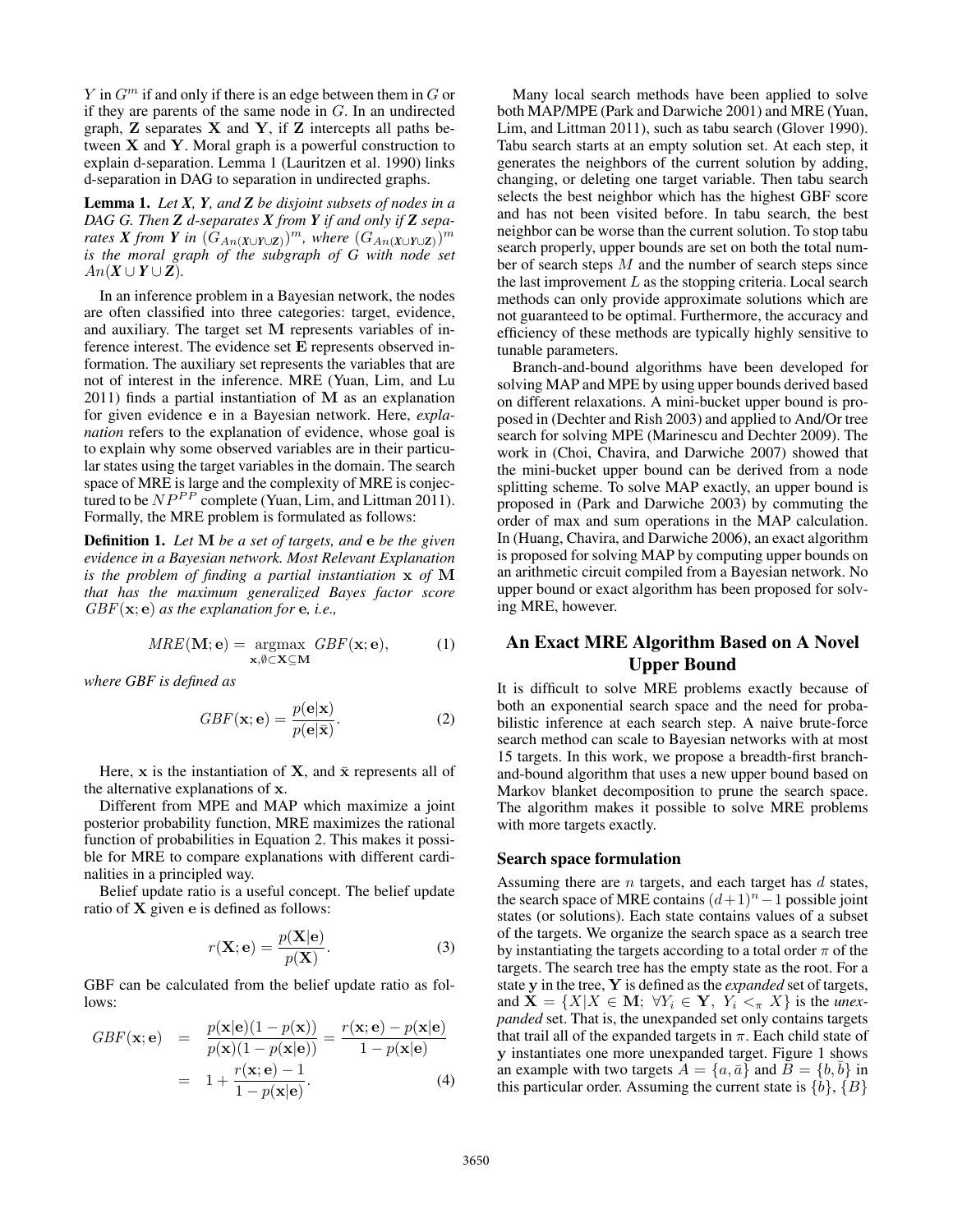is the expanded set of target(s), and {} is the *unexpanded* set. So {b} has no child state. As a result, different branches of the search tree may have different numbers of layers, but all of the states with the same cardinality appear in the same layer.

It is possible to use dynamic ordering to expand the targets that can most improve the GBF score first. However, it was shown in (Yuan and Hansen 2009) that a static ordering can actually make computing upper bounds and ultimately the search more efficient. We therefore simply ordered the targets according to their indices in this work.

## An upper bound based on Markov blanket decomposition

For MRE inference, an upper bound of a state x should be greater than the GBF score of not only x but also all descendant states of x. We can prune the whole subtree if the upper bound is less than the GBF of the current best solution.

We introduce the following novel upper bound for MRE inference. We first partition the evidences into a set of *exclusive* and *exhaustive* subsets, i.e.,  $\mathbf{E} = \cup_i \mathbf{E}_i$ , such that  $MB(E_i) \subset M$ , by using a depth first search discussed later. These evidence subsets naturally decompose the whole network into overlapping subnetworks, each of which contains an evidence subset  $\mathbf{E}_i$  and its Markov blanket  $MB(\mathbf{E}_i)$ . An upper bound on GBF is derived by multiplying the upper bounds on the belief update ratios calculated on the subnetworks.

We first derive an upper bound on the belief update ratio in Theorem 1.

**Theorem 1.** Let  $M = \{X_1, X_2, \ldots, X_n\}$  be a set of tar*gets,* **e** *be the evidence, and*  $MB(E_i) \subseteq M$  *be the Markov* blanket of the  $i^{th}$  subset of evidences  $\mathbf{E}_i$ . Then, for any sub*set*  $\emptyset \subset \mathbf{X} \subseteq \mathbf{M}$ *, the belief update ratio*  $r(\mathbf{x}; e)$  *is upper bounded as follows.*

$$
\max_{\mathbf{x}, \emptyset \subset \mathbf{X} \subseteq \mathbf{M}} r(\mathbf{x}; \mathbf{e}) \le \left( \prod_{i} \max_{\mathbf{x}, \mathbf{X} = MB(\mathbf{E}_i)} r(\mathbf{x}; \mathbf{e}_i) \right) \cdot C, \quad (5)
$$

where  $C = \prod_i p(\mathbf{e}_i) / p(\mathbf{e})$ .

*Proof.* From the formulation of  $r(M; e)$ , we have

$$
r(\mathbf{M}; \mathbf{e}) = p(\mathbf{M}|\mathbf{e})/p(\mathbf{M}) = p(\mathbf{e}|\mathbf{M})/p(\mathbf{e})
$$
  
\n
$$
= \prod_{i} p(\mathbf{e}_{i}|MB(\mathbf{E}_{i}))/p(\mathbf{e})
$$
  
\n
$$
= \prod_{i} \frac{p(MB(\mathbf{E}_{i})|\mathbf{e}_{i})p(\mathbf{e}_{i})}{p(MB(\mathbf{E}_{i}))}/p(\mathbf{e})
$$
  
\n
$$
= \left(\prod_{i} r(MB(\mathbf{E}_{i}); \mathbf{e}_{i})p(\mathbf{e}_{i})\right)/p(\mathbf{e}).
$$
 (6)

The third equality is based on the property of Markov blankets.

Thus, we have:

$$
r(\mathbf{M}; \mathbf{e}) = \left(\prod_i r(MB(\mathbf{E}_i); \mathbf{e}_i)\right) \cdot C, \tag{7}
$$

where  $C = \prod_i p(\mathbf{e}_i) / p(\mathbf{e})$ .

From Equation 7, we have the following upper bound on  $r(m; e)$ ,

$$
\max_{\mathbf{m}} r(\mathbf{m}; \mathbf{e}) \le \left( \prod_{i} \max_{\mathbf{x}, \mathbf{X} = MB(\mathbf{E}_i)} r(\mathbf{x}; \mathbf{e}_i) \right) \cdot C. \tag{8}
$$

For any  $\emptyset \subset \mathbf{X} \subset \mathbf{M}, \mathbf{M} = \mathbf{X} \cup \mathbf{X}$ , let  $\mathbf{S}_i = MB(\mathbf{E}_i) \cap \mathbf{X}$ ,  $\mathbf{T}_i = MB(\mathbf{E}_i) \cap \bar{\mathbf{X}}, \mathbf{U} = \{i : \mathbf{T}_i \neq \emptyset\}$ , and  $\mathbf{V} = \{i : \mathbf{T}_i = \emptyset\}$ ∅}, we have:

$$
p(\mathbf{e}|\mathbf{X}) = \sum_{\bar{\mathbf{X}}} p(\mathbf{e}|\mathbf{M}) p(\bar{\mathbf{X}}|\mathbf{X})
$$
  
\n
$$
= \sum_{\bar{\mathbf{X}}} \left( \prod_{i \in \mathbf{U}} p(\mathbf{e}_i | MB(\mathbf{E}_i)) \right) p(\bar{\mathbf{X}}|\mathbf{X}) \cdot \prod_{i \in \mathbf{V}} p(\mathbf{e}_i | MB(\mathbf{E}_i))
$$
  
\n
$$
\leq \left( \prod_{i \in \mathbf{U}} \max_{\mathbf{z}, \mathbf{Z} = \mathbf{T}_i} p(\mathbf{e}_i | \mathbf{S}_i \cup \mathbf{z}) \right) \cdot \left( \prod_{i \in \mathbf{V}} p(\mathbf{e}_i | MB(\mathbf{E}_i)) \right). \tag{9}
$$

Since  $p(\mathbf{e}|\mathbf{X}) = r(\mathbf{X}; \mathbf{e})p(\mathbf{e})$ , we have the following upper bound on  $r(\mathbf{x}; \mathbf{e})$ :

$$
\max_{\mathbf{x}} r(\mathbf{x}; \mathbf{e}) \leq \left( \prod_{i \in \mathbf{U}} \max_{\mathbf{s}_i} \max_{\mathbf{z}, \mathbf{Z} = \mathbf{T}_i} r(\mathbf{z} \cup \mathbf{s}_i; \mathbf{e}_i) \right) \cdot \left( \prod_{i \in \mathbf{V}} \max_{\mathbf{x}, \mathbf{X} = MB(\mathbf{E}_i)} r(\mathbf{x}; \mathbf{e}_i) \right) \cdot C. (10)
$$

Thus, for any  $\emptyset \subset X \subseteq M$ , we obtain the final upper bound by combining Equations 8 and 10:

$$
\max_{\mathbf{x}, \emptyset \subset \mathbf{X} \subseteq \mathbf{M}} r(\mathbf{x}; \mathbf{e}) \le \left( \prod_i \max_{\mathbf{x}, \mathbf{X} = MB(\mathbf{E}_i)} r(\mathbf{x}; \mathbf{e}_i) \right) \cdot C.
$$

In MRE inference, the evidence  $\bf{e}$  is given, thus  $C$  is a constant. Theorem 1 assumes that the expanded target set  $Y = \emptyset$ , which is true at the beginning of search. During the search when  $Y \neq \emptyset$ , we have the following corollary to derive the upper bound on the belief update ratio:

**Corollary 2.** Let  $\mathbf{M} = \{X_1, X_2, \ldots, X_n\}$  be a set of targets, **e** be the evidence,  $\overline{MB}(\mathbf{E}_i) \subseteq \mathbf{M}$  be the Markov blan $k$ et of the  $i^{th}$  subset of evidences  $\mathbf{E}_i$ . Let  $\mathbf{X}$  and  $\mathbf{Y}$  be the un*expanded and expanded target sets. Let*  $\mathbf{T}_i = MB(\mathbf{E}_i) \cap \mathbf{Y}$ *,*  $\hat{A}$  and  $MB(\mathbf{E}_i) = \mathbf{T}_i \cup \mathbf{\bar{T}}_i$ . Then, for any subset  $\emptyset \subset \mathbf{Z} \subseteq \mathbf{X}$ , *the belief update ratio*  $r(z \cup y; e)$  *is upper bounded as follows.*

$$
\max_{\mathbf{z}, \emptyset \subset \mathbf{Z} \subseteq \mathbf{X}} r(\mathbf{z} \cup \mathbf{y}; \mathbf{e}) \leq \left( \prod_{i} \max_{\mathbf{z}, \mathbf{Z} = \overline{\mathbf{T}}_i} r(\mathbf{z} \cup \mathbf{t}_i; \mathbf{e}_i) \right) \cdot C, \quad (11)
$$
\nwhere  $C = \prod_i p(\mathbf{e}_i) / p(\mathbf{e})$ .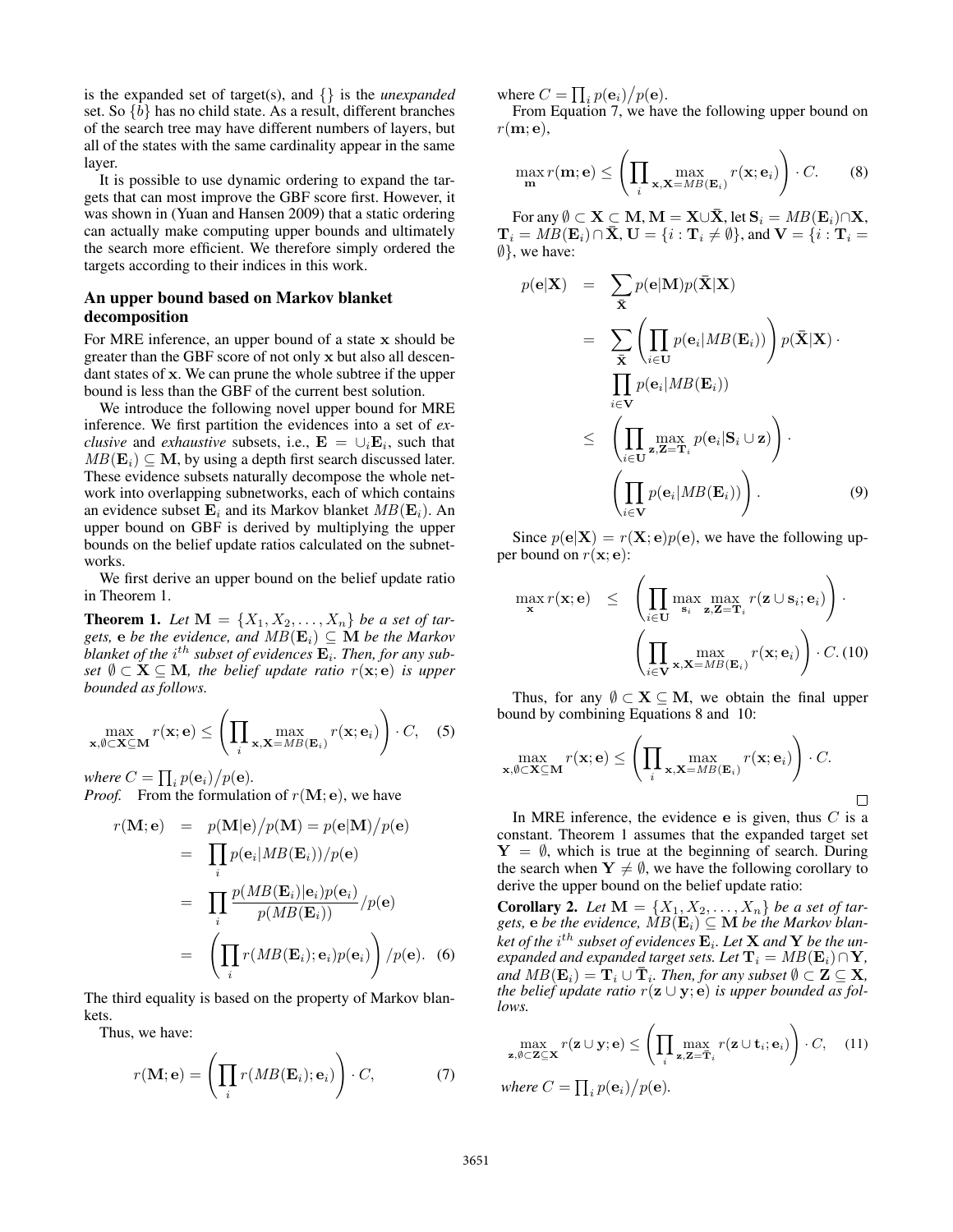

Figure 1: The search tree of an MRE problem with two targets, i.e., A and B.



Figure 2: An example of compiling Markov blankets.  $E_1$  and  $E_2$  are evidence nodes. Gray nodes are targets. Others are auxiliary nodes.  $MB(E_1)$  and  $MB(E_2)$ share targets  $A$  and  $F$ .

Based on Corollary 2, we can derive the upper bound on GBF in Theorem 3:

**Theorem 3.** Let  $M = \{X_1, X_2, \ldots, X_n\}$  be a set of tar*gets, e be the evidence,*  $MB(E_i) \subseteq M$  *is the Markov blanket* of the i<sup>th</sup> subset of evidences  $\mathbf{E}_i$ . Let **X** and **Y** be the unex*panded and expanded target sets. Let*  $\mathbf{T}_i = MB(\mathbf{E}_i) \cap \mathbf{Y}$ *,*  $\hat{A}$  and  $MB(\mathbf{E}_i) = \mathbf{T}_i \cup \mathbf{\bar{T}}_i$ . Then, for any subset  $\emptyset \subset \mathbf{Z} \subseteq \mathbf{X}$ , *the general Bayesian factor score*  $GBF(z \cup y; e)$  *is upper bounded as follows.*

$$
\max_{\mathbf{z}, \emptyset \subset \mathbf{Z} \subseteq \mathbf{X}} GBF(\mathbf{z} \cup \mathbf{y}; \mathbf{e})
$$
  
 
$$
\leq 1 + \frac{\left(\prod_{i} \max_{\mathbf{z}, \mathbf{Z} = \overline{\mathbf{T}}_i} r(\mathbf{z} \cup \mathbf{t}_i; \mathbf{e}_i)\right) \cdot C - 1}{1 - p(\mathbf{y}|\mathbf{e})}, (12)
$$

where  $C = \prod_i p(\mathbf{e}_i) / p(\mathbf{e})$ .

*Proof.* First, we formulate GBF using the belief update ratio as in Equation 4.

$$
GBF(\mathbf{m}; \mathbf{e}) = 1 + \frac{r(\mathbf{m}; \mathbf{e}) - 1}{1 - p(\mathbf{m}|\mathbf{e})}.
$$

For any subset  $\emptyset \subset \mathbf{Z} \subseteq \mathbf{X}$ ,  $p(\mathbf{z} \cup \mathbf{y}|\mathbf{e}) = p(\mathbf{z}|\mathbf{y}, \mathbf{e})$ .  $p(\mathbf{y}|\mathbf{e}) \leq p(\mathbf{y}|\mathbf{e})$ . Thus we have:

$$
\max_{\mathbf{z}, \emptyset \subset \mathbf{Z} \subseteq \mathbf{X}} GBF(\mathbf{z} \cup \mathbf{y}; \mathbf{e})
$$
\n
$$
\max_{\mathbf{z}, \emptyset \subset \mathbf{Z} \subseteq \mathbf{X}} r(\mathbf{z} \cup \mathbf{y}; \mathbf{e}) - 1
$$
\n
$$
\leq 1 + \frac{\mathbf{z}, \emptyset \subset \mathbf{Z} \subseteq \mathbf{X}}{1 - p(\mathbf{y}|\mathbf{e})}.
$$
\n(13)

Then using Corollary 2, we obtain the following upper bound on GBF.

$$
\max_{\mathbf{z}, \emptyset \subset \mathbf{Z} \subseteq \mathbf{X}} GBF(\mathbf{z} \cup \mathbf{y}; \mathbf{e})
$$
  
 
$$
\leq 1 + \frac{\left(\prod_{i} \max_{\mathbf{z}, \mathbf{Z} = \overline{\mathbf{T}}_i} r(\mathbf{z} \cup \mathbf{t}_i; \mathbf{e}_i)\right) \cdot C - 1}{1 - p(\mathbf{y}|\mathbf{e})},
$$

where  $C = \prod_i p(\mathbf{e}_i) / p(\mathbf{e})$ .

Using Equation 12, we can bound all the descendant solutions of the current state y. Equation 12 shows that in an MRE problem (left), we need to search all of the subsets of

targets M to find the best solution. However, to calculate an upper bound (right), we only need to search a fixed target set  $MB(E<sub>i</sub>)$  of each subnetwork, which usually has a small size and is easy to handle.

#### Compiling Markov blankets

The above theorems are based on factorizing the conditional joint distribution  $p(e|\mathbf{M})$  into the product of a set of conditional distributions  $\prod_i p(\mathbf{e}_i | MB(\mathbf{E}_i))$ . Thus partitioning the whole evidence set E into the subsets  $\cup_i$ E<sub>i</sub> and compiling their Markov blankets is a key part of the proposed method. The Markov blanket of a single node includes its parents, children, and children's other parents. In MRE problems, some of these nodes may be auxiliary nodes. To derive the upper bound, however, we need to find the Markov blankets containing only targets. Thus the standard definition of Markov blanket cannot be directly used in our problem.

In the proposed method, we first generate the smallest ancestral set containing the target set M and the evidence set E, i.e.,  $An(\mathbf{M} \cup \mathbf{E})$ . Then we compile a moral graph  $(G_{An(\mathbf{M}\cup\mathbf{E})})^m$ . Figure 2 illustrates an example moral graph with two evidence nodes. Using Lemma 1, for each evidence subset  $\mathbf{E}_i$ , we need to find a set of targets which separates  $\mathbf{E}_i$  from other evidence nodes and targets in  $(G_{An}(\mathbf{M}\cup\mathbf{E}))^m$ . This is achieved by doing a depth first graph traversal starting from each evidence node if it has not been visited before. There are three scenarios when a node is being visited.

Case 1: When an evidence node is visited, we add the evidence to the current evidence subset  $\mathbf{E}_i$ , mark it as visited, and continue to visit its unmarked neighbors.

Case 2: When a target is visited, we add the target to  $MB(\mathbf{E}_i)$  and mark it as visited.

Case 3: When an auxiliary node is visited, we mark it as visited and continue to visit its unmarked neighbors.

When restarting the search on a new evidence node, we unmark all targets and auxiliary nodes, because the same targets may occur in different Markov blankets as shown in Figure 2. The algorithm stops when all evidence nodes have been visited. The depth first search algorithm automatically partitions the whole evidence set into subsets  $\cup_i$ **E**<sub>i</sub> and finds the Markov blanket  $MB(E_i)$  of each subset.

 $\Box$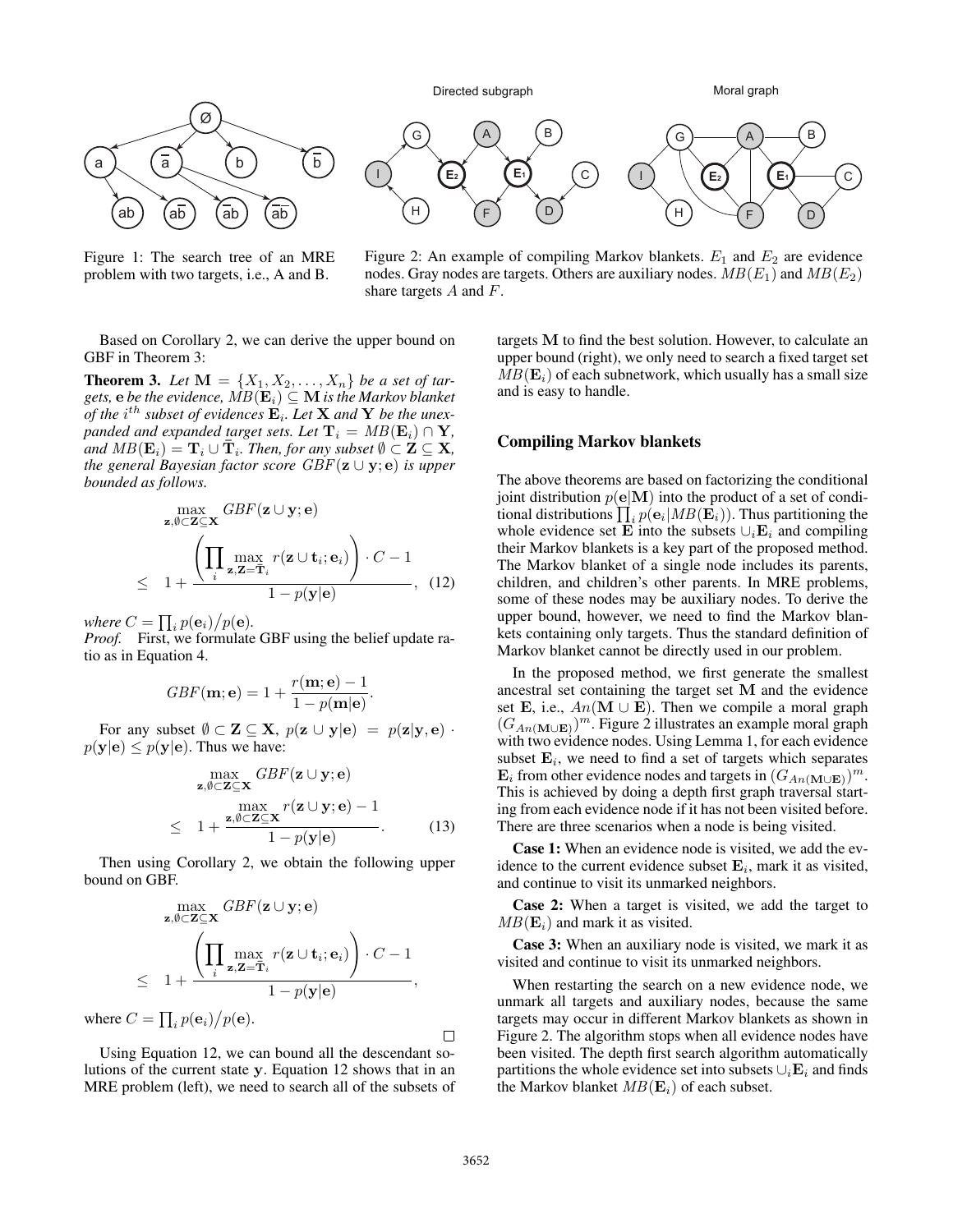## Merging Markov blankets

When computing the upper bound, we maximize each belief update ratio  $r(MB(\mathbf{E}_i);\mathbf{e}_i)$  according to  $MB(\mathbf{E}_i)$ , independently. Thus the common targets of two different Markov blankets  $MB(\mathbf{E}_i)$  and  $MB(\mathbf{E}_j)$  may be set to inconsistent values based on the maximization. Too much inconsistency may result in a loose bound. We can tighten the upper bound by merging Markov blankets that share targets. On the other hand, if the number of targets in an individual Markov blanket is too large, it will make calculating the upper bound inefficient. We propose to merge Markov blankets to reduce the number of duplicates of a target under the constraint that the number of targets in a Markov blanket cannot exceed K.

We can use an undirected graph to represent the problem of merging Markov blankets. The nodes in the graph denote Markov blankets. If two Markov blankets share targets, there is an edge between the two corresponding nodes. The weight of edge is the number of targets shared by the two Markov blankets. This formulation translates the problem of merging Markov blankets into a graph partition problem. More specifically, the merging problem can be addressed by recursively solving the minimum bisection problem (Feige and Krauthgamer 2002), which partitions the vertices into two equal halves so as to minimize the sum of weights of the edges between the two partitions, on the undirected graph.

Minimum bisection problem is an NP-hard problem, however. We cannot afford to spend too much on computing the upper bound. We therefore use a hierarchical clustering-like greedy algorithm for merging the Markov blankets. We first merge any two Markov blankets if one of them covers the other. Then for all the remaining Markov blankets, we each time merge two Markov blankets that share the most number of targets as long as the number of targets in the resulting Markov blanket does not exceed  $K$ . The algorithm finishes when no Markov blankets can be merged.

### Breadth-first branch-and-bound algorithm

In MRE inference, all of the search nodes are potential solutions except the root node. We can choose from a variety of search methods to explore the search tree, e.g., depth-first search, best-first search, and breadth-first search. We choose breadth-first search for two reasons. First, it is convenient to identify the convergence of MRE by monitoring the number of states in the search queue. Usually, the size of the search queue first increases and then decreases in the BFBnB algorithm. Second, since MRE prunes away independent and less relevant targets, usually the number of targets in the optimal solution is not large. Thus breadth-first search may reach the optimal solutions faster than other search strategies. The breadth-first search costs more memory to store the unexpanded states in a layer, however.

Before the breadth-first search, we calculate the belief update ratios of all configurations of  $MB(E_i)$  and store them in a belief table. Then the breadth-first search algorithm explores the search tree layer by layer while keeping track of the highest-scoring state. For each state  $S$ , we search for a configuration of each Markov blanket that is consistent with the expanded targets  $t_i$  and has the highest belief update ra-

| <b>Networks</b>     | Nodes | Leaves | <b>States</b> | Arcs |
|---------------------|-------|--------|---------------|------|
| Alarm               | 37    | 11     | 2.84          | 46   |
| Carpo               | 61    | 43     | 2.23          | 74   |
| Hepar               | 70    | 41     | 2.31          | 123  |
| Insurance           | 27    | 6      | 3.30          | 52   |
| Emdec <sub>6h</sub> | 168   | 117    | 2.00          | 261  |
| Tcc4g               | 105   | 69     | 2.00          | 193  |

Table 1: Benchmark diagnostic Bayesian networks used to evaluate the proposed algorithm.

tio. We then calculate the upper bound of  $S$  using Theorem 3. We prune  $S$  if the upper bound is less than the current best GBF.

## Experiments

We tested the proposed algorithm on six benchmark diagnostic Bayesian networks listed in Table 1, i.e., Alarm (Ala), Carpo (Car), Hepar (Hep), Insurance (Ins), Emdec6h (Emd), and Tcc4g (Tcc) (Beinlich et al. 1989; Binder et al. 1997; Onisko 2003). Among them, Alarm, Carpo, Hepar, and Insurance are small networks with fewer than 100 nodes. Emdec6h and Tcc4g are larger networks with more than 100 nodes. We also listed the number of leaf nodes (Leaves), the average number of node states (States), and the number of arcs (Arcs) of the Bayesian networks in Table 1. The experiments were performed on a 2.67GHz Intel Xeon CPU E7 with 512G RAM running a 3.7.10 Linux kernel.

## Experimental design

Since the proposed method is the first nontrivial exact MRE algorithm, we had to use a naive Breadth-First Brute-Force search algorithm (BFBF) as the baseline; basically BFBF is BFBnB with the bound set to be infinity. We also included the results of tabu search to indicate the difficulty of MRE problems. In BFBnB, we set the maximum number of targets in a Markov blanket  $K$  to be 18. In tabu search, we set the number of search steps since the last improvement  $L$  and the number of search steps  $M$  according to different network settings. For the networks with 12 targets, we set L to be 20 and M to be  $\{400, 800, 1600, 3200, 6400\}$ . For the networks with about 20 targets, we set  $L$  to be 80 and  $M$  to be  $\{12800, 25600, 51200\}$ . To evaluate search performance, we compared the solutions of tabu search and BF-BnB, and counted the number of test cases on which tabu search achieved optimal solutions.

BFBF search can only solve test cases with fewer than 15 targets. To compare to BFBF, we randomly generated five test settings of each network, each setting consisting of all leaf nodes as evidence, 12 of the remaining nodes as targets, and others as auxiliary nodes. Then for each setting, we randomly generated 20 configurations of evidence (test cases) by sampling from the prior distributions of the networks.

We also evaluated BFBnB on test cases with about 20 targets. For each network, we generated five test settings and 20 test cases for each setting. In the four smaller networks, we set all the leaf nodes as evidence, 80% of the remaining nodes as targets, and others as auxiliary nodes. In the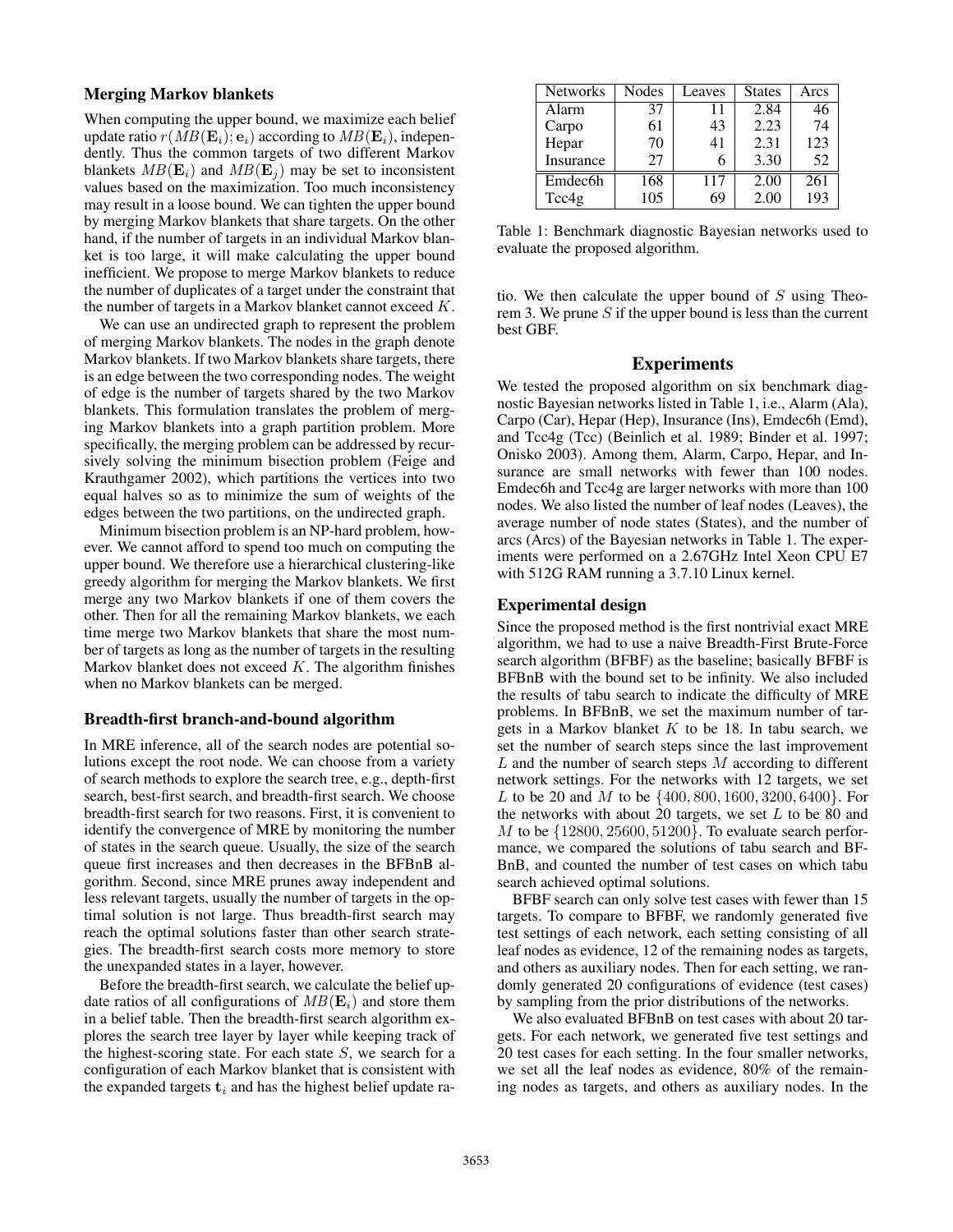| sec               | Ala   | Car  | Hep  | Ins   | Emd  | Tcc  |
|-------------------|-------|------|------|-------|------|------|
| <b>BFBF</b>       | 1.7e3 | 66.1 | 270  | 1.6e5 | 212  | 162  |
| <b>BFBnB</b>      | 17.0  | 3.5  | 14.6 | 1.6e3 | 15.1 | 5.6  |
| T6400             | 92    | 100  | 93   | 81    | 95   | 100  |
|                   | 17.3  | 25.4 | 44.8 | 26.3  | 89.3 | 67.7 |
| T3200             | 85    | 100  | 91   | 77    | 95   | 100  |
|                   | 9.1   | 13.2 | 22.6 | 13.7  | 45.0 | 36.1 |
| T <sub>1600</sub> | 79    | 100  | 86   | 74    | 95   | 100  |
|                   | 4.7   | 6.9  | 11.5 | 7.0   | 23.2 | 19.2 |
| T800              | 76    | 98   | 81   | 73    | 95   | 100  |
|                   | 2.4   | 3.6  | 5.9  | 3.6   | 11.8 | 10.2 |
| T <sub>400</sub>  | 72    | 98   | 81   | 73    | 95   | 100  |
|                   | 1.2   | 1.8  | 3.0  | 1.8   | 6.1  | 5.2  |

Table 2: Comparison of BFBnB, BFBF, and tabu on running time and accuracy on Bayesian networks with 12 targets.

two larger networks, we set all the leaf nodes as evidence, 20 of the remaining nodes as targets, and others as auxiliary nodes.

#### Evaluation of BFBnB on networks with 12 targets

In Table 2, we compared the proposed BFBnB algorithm with BFBF and tabu search on the test cases with 12 targets. For tabu search, we listed the accuracy (top) and running time (bottom) at different numbers of search steps. Both BFBnB and BFBF were able to solve the test cases exactly. BFBnB is shown to be significantly faster than BFBF because of the pruning by the upper bound. T400 is the fastest algorithm with the worst accuracy. With the increase of  $M$ , the running time of tabu search increased significantly. However, in most of the networks, tabu search could not solve all the test cases optimally, even using more running time than BFBnB.

To compare BFBnB and BFBF in detail, we computed the average running time of the individual test cases for the algorithms, and plotted the difference between the logarithmic running time of BFBnB and BFBF on each network as a point in Figure 3. We also drew the contour lines to highlight the differences. For example, the contour line marked by -3 contains the points on which BFBnB is 1000 times faster than BFBF. The results showed that although the averaged running time may change significantly, the ratio of running time between BFBF and BFBnB is relatively stable. BFBnB is roughly 10 to 100 times faster than BFBF.

## Evaluation of BFBnB on networks with more targets

We also evaluated BFBnB on the test cases with 15 to 20 targets. We listed the number of targets of each network in the first row of Table 3. It is not surprising that BFBnB took longer to finish comparing with the results in Table 2, but the pruning of the upper bound slowed down the exponential growth of the running time significantly. Also, we can see that the running time of BFBnB depends on not only the number of targets, but also the tightness of upper bound and the Bayesian network structures, which control the number



Figure 3: Distributions of logarithm running time pairs of BFBnB and BFBF on Bayesian networks with 12 targets.

| min                | Ala<br>20 | Car<br>15 | Hep<br>22 | Ins<br>17 | Emd<br>20 | Tcc<br>20 |
|--------------------|-----------|-----------|-----------|-----------|-----------|-----------|
| <b>BFBnB</b>       | 173       | 0.98      | 478       | 43.91     | 225       | 8.10      |
| T51200             | 60        | 100       | 72        | 76        | 86        | 100       |
|                    | 4.06      | 5.55      | 17.12     | 0.96      | 34.14     | 30.92     |
| T <sub>25600</sub> | 60        | 100       | 65        | 76        | 86        | 100       |
|                    | 2.40      | 2.89      | 9.38      | 0.76      | 17.48     | 15.89     |
| T <sub>12800</sub> | 60        | 100       | 63        | 76        | 86        | 100       |
|                    | 1.42      | 1.50      | 5.15      | 0.59      | 8.93      | 8.10      |

Table 3: Comparison of BFBnB and tabu on running time and accuracy on Bayesian networks with 15 to 20 targets.

of pruned states and the size of belief table in each Markov blanket  $MB(\mathbf{E}_i)$ , respectively. Increasing M from 12800 to 51200 is not helpful in preventing tabu search from getting stuck in the local optima. Moreover, the performance of tabu search varies greatly on different networks.

#### Discussions and Conclusions

The main contribution of this paper is a BFBnB algorithm for solving MRE exactly using an upper bound based on Markov blanket decomposition. This is the first exact algorithm for solving MRE in Bayesian networks. The proposed upper bound can be calculated efficiently for two reasons. First, each Markov blanket  $MB(E_i)$  is usually much smaller than the whole target set M. Second, in the original MRE problem, we need to search all the subsets of target set M to find the best solution. However, to calculate upper bounds, we only need to search on a fixed target set  $MB(\mathbf{E}_i)$ of each subnetwork. The search space has been dramatically reduced. The experimental results show that BFBnB is significantly faster than the brute-force algorithm. BFBnB can solve MRE inference exactly in Bayesian networks which could not be solved previously.

Different from the brute-force algorithm, the search time of BFBnB is no longer mainly dependent on the size of